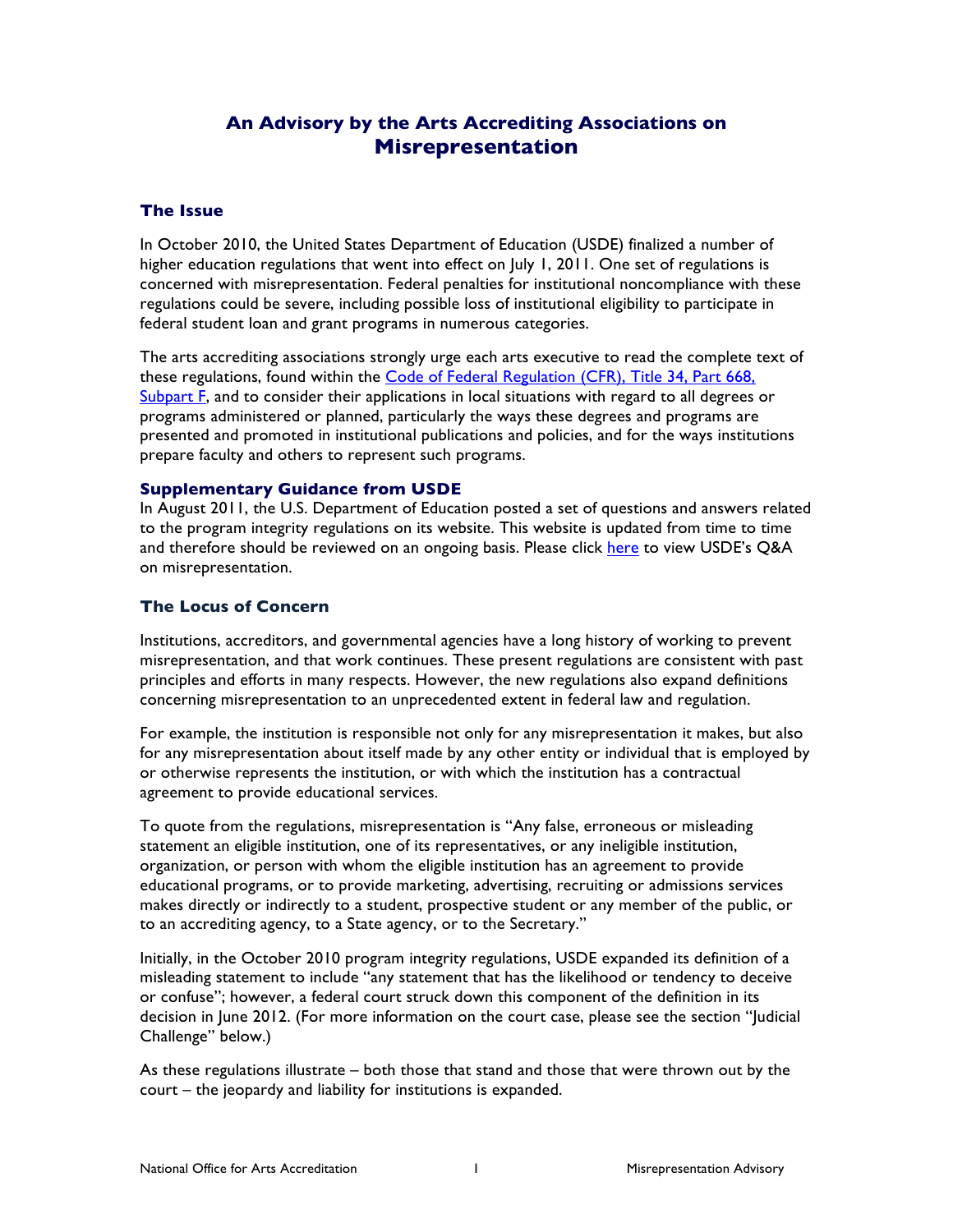Though clarified by the June 2012 court decision, the relationship between misunderstanding and misrepresentation needs attention at the local level. Each institution is responsible for the communications of individuals over whom it has no real control.

Beyond definitions, the regulations address institutional misrepresentation in four specific areas: the nature of an educational program, the nature of financial charges, the employability of graduates, and relationships with the Department of Education.

The arts accrediting associations strongly encourage each arts executive to read these regulations carefully, and consider their implications for the way the institution is structuring and presenting programs of study, and the achievements of specific programs or the institution as a whole.

# **Judicial Challenge**

On June 5, 2012, the U.S. Court of Appeals for the District of Columbia issued an *[opinion](http://www.cadc.uscourts.gov/internet/opinions.nsf/969CEC5FCB92F81685257A14004F3131/$file/11-5174-1377087.pdf)* regarding certain program integrity regulations that were the subject of a lawsuit against USDE brought by the Association of Private Sector Colleges and Universities (APSCU).

The Court agreed with USDE in many respects; however, with regard to the federal regulations on misrepresentation, the Court "vacated[d] (declared impermissible) § 668.71(c) insofar as it defines misrepresentation to include true and nondeceitful statements that have only the tendency or likelihood to confuse."

As the Higher Education Act speaks only to "substantial misrepresentation," the Court determined that "'substantial misrepresentation' unambiguously means something more than a statement that is merely confusing."

Appropriately, the ruling does not vacate portions of the regulations addressing statements that are false, misleading, or deceitful.

This ruling provides a critically important legal clarification and prohibits continuation of regulatory conditions that place institutions in jeopardy for true or nondeceitful statements that in some cases may be misunderstood or deemed confusing by individuals or groups.

However, the ruling does not change the obligation of institutions and programs to meet requirements of the arts accrediting associations, other accrediting agencies, and other federal regulations regarding issues of public information and misrepresentation.

### **Baseline Recommendations**

The arts accrediting associations offer information about the misrepresentation issue to inform, provide advice, and point to resources. Recognizing that this area is extremely complex, the associations recommend that each arts executive begin considering local situations by reviewing the following points:

1. The standards of the arts accrediting associations provide consensus-based information regarding the structure and titling of degree programs. The formulation of new curricular programs and revisions or assessments of continuing programs need to be and remain consistent with these standards. The standards in Section III of the *Handbook* address degrees combining disciplines, standards based on electronic media, distance learning, and experimental programs. These and all accreditation standards of the arts accrediting associations are the result of an affirmative vote by accredited member institutions. They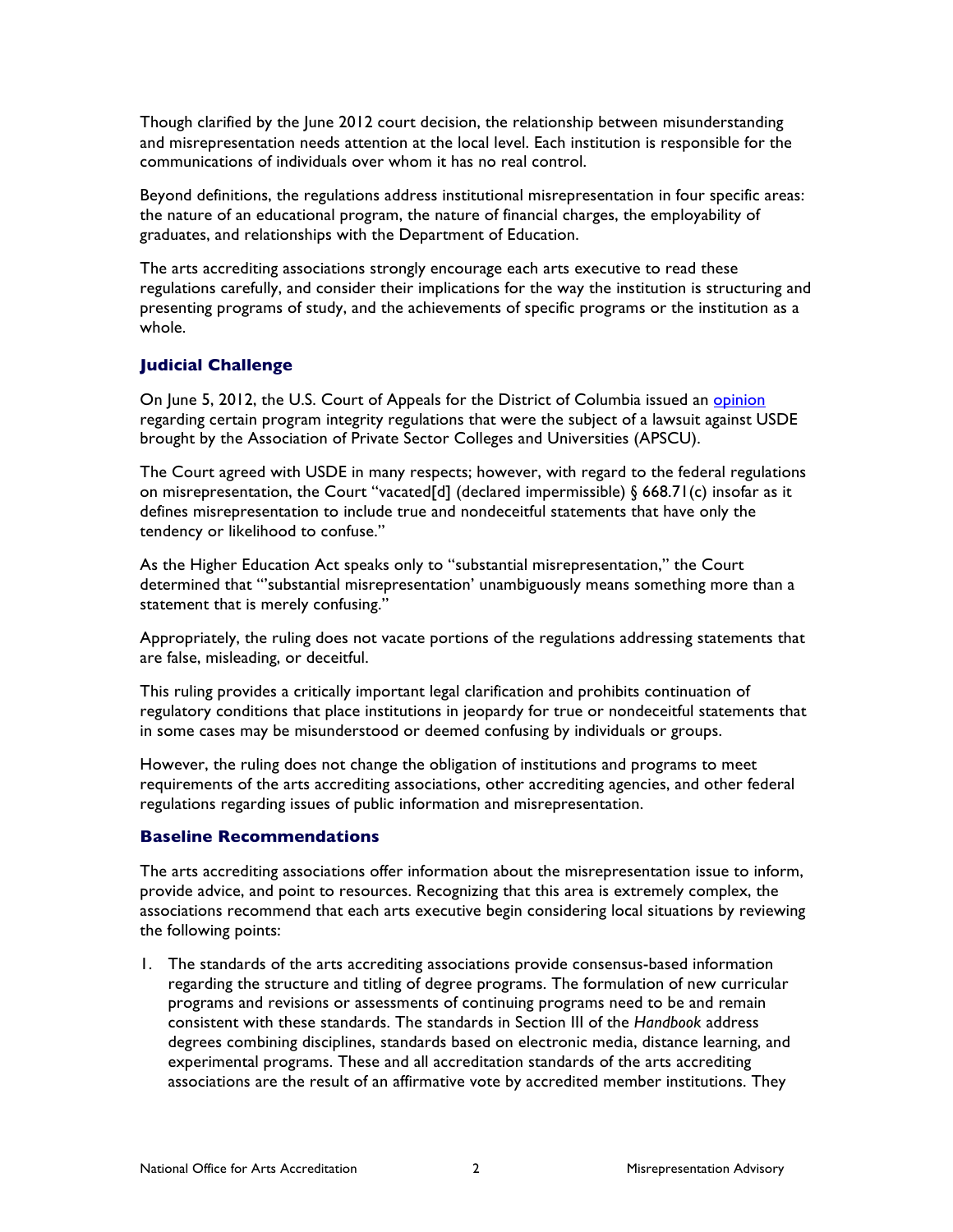are consensus-based and thus meet any reasonable test of common practice or standard procedure.

- 2. The accreditation standards of the arts accrediting associations require title/content consistency. This consistency includes the appropriate degree title for the structure of any degree. It also includes appropriate titles for majors and any minors, areas of emphasis, concentrations, and so forth. For example, a liberal arts degree may not be titled or promoted as a professional degree, and a field may not be designated as a major unless the degree or program contains a significant number of published requirements in that field.
- 3. Institutions planning to offer new arts/design or arts-/design-related programs need to ensure that the appropriate arts accrediting association has granted Plan Approval prior to the enrollment of students and publication. Otherwise, the institution can be construed to be indicating by default through the symbol provided by its membership in a particular arts accrediting association that the new program is included in its accreditation, when in fact the program has not been reviewed. Given the text of the new regulations, it is especially important that no institution place itself in such a position. The same principle applies to substantive changes to current programs, as defined in the Rules of Practice and Procedure of each of the arts accrediting associations.
- 4. Institutions are under various pressures to consolidate degrees and programs that in their original designation clearly meet title/content consistency expectations. In some cases these consolidations result in degree titles that do not fully or accurately represent the program's content and purpose. Programs in fields and specializations with a long academic history need to be titled consistently with other programs of that type. Programs addressing new fields and specializations need to be titled on the basis of content requirements. They must maintain consistency between title and content, lest the institution become vulnerable under these regulations as well as under accreditation requirements.
- 5. Program descriptions need to be reviewed for complete accuracy, especially with regard to preparation for future employment. It is possible to be proud of graduates' achievements without implying that current students will achieve in the same ways or at the same levels as any or all previous graduates.
- 6. It is important to make distinctions between the educational content provided by a program and what any particular individual might do following completion. A liberal arts program remains a liberal arts program by structure and content irrespective of the future professional careers of specific graduates. The same is true for professional undergraduate programs and various types of graduate programs.
- 7. It is important to make clear to students and parents that the offering of a curriculum oriented to preparation in a specific field or specialization is not the offering of a contract to provide a specific career result, or indeed any specific individual future result. It may be advisable to emphasize the importance of individual effort to gain competence, especially to dispel the notion that the institution has total responsibility for "delivering" an educational product irrespective of what the student does. Clarity about the critical role each student plays is his or her own education and career-building seems increasingly important given the text of these regulations and the prevailing education-as-commodity mindset.
- 8. Care is needed to ensure that promotional materials advertising alumni accomplishments do not create misleading correlations between the level and nature of competencies that were required for the degrees that alumni hold, and the level, natures, and content fields of their post-graduation achievements.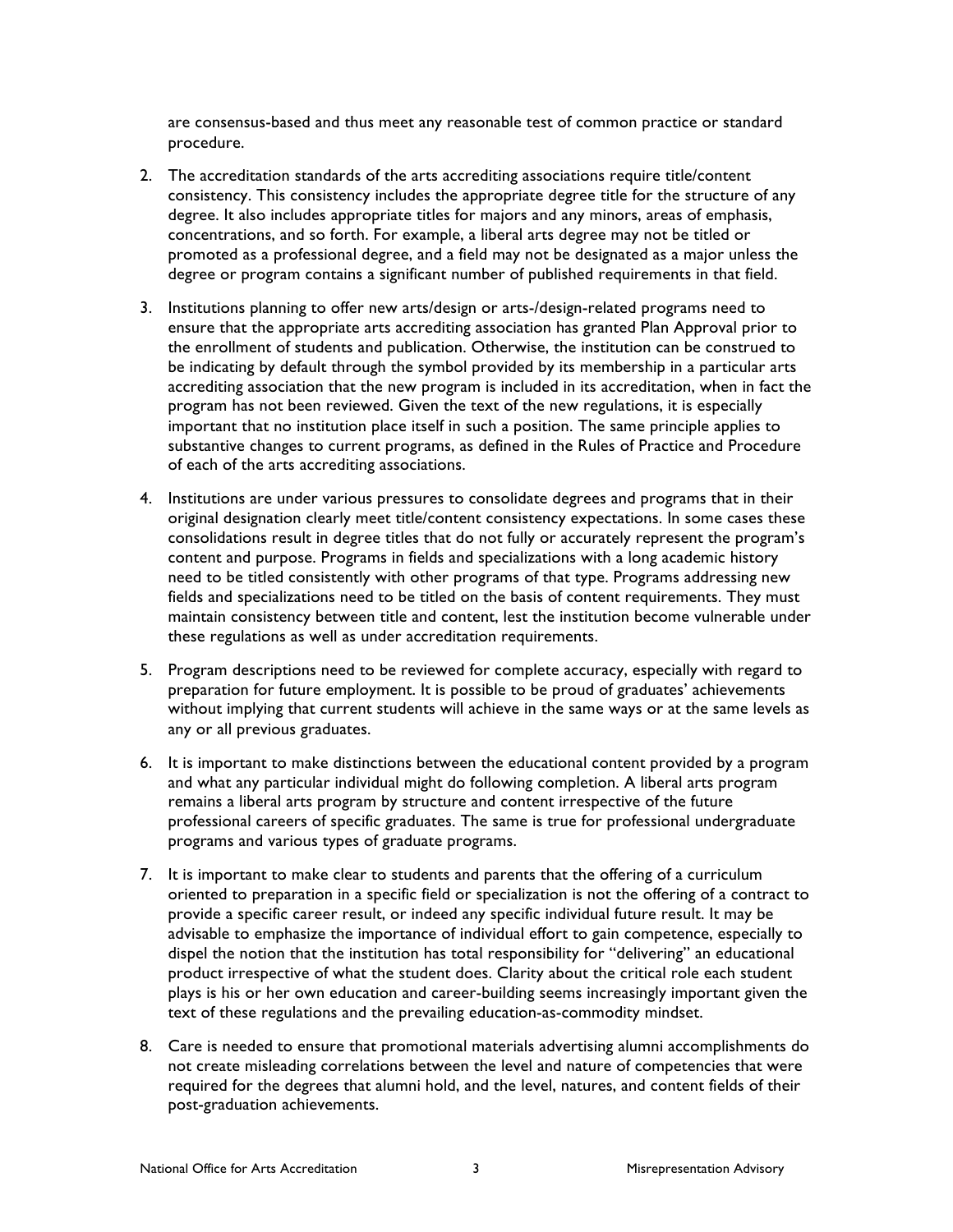- 9. Review or consider ways to ensure that institutional representatives communicate accurately. After studying the regulations and consulting with colleagues as appropriate, work with faculty, alumni, students, and other interested parties to ensure accuracy, consistency, and clarity of message.
- 10. If educational delivery relationships exist with other institutions or entities, consider how the institution might work to minimize the danger of misrepresentation about the institution or program on its part.
- 11. Review the content of all published materials and websites in light of these regulations.
- 12. Work with others on campus to address the issues raised by these regulations, and especially the breadth of the definitions. These regulations should have been shared by USDE with a responsible party at each institution. As appropriate to the structure of the institution, the arts accrediting associations recommend careful attention by legal counsel and guidance from a legal perspective on specific courses of action, giving special attention to the definitions section. It is critical to avoid inadvertently placing an institution in jeopardy.
- 13. Consider how the institution will document statements, actions, and instructions to personnel, especially if charged with misrepresentation.
- 14. It is important for arts-accredited member units to take care of their own business with regard to these regulations, of course working within any requirements and guidelines set by their institution. It would be unwise to assume that someone else will take care of this issue for the programs administered by arts executives. Charges regarding misrepresentation can come from anywhere, at any time. It is critically important that the college, school, or department not be the source of funding jeopardy for the entire institution.
- 15. Use the resources of the arts accrediting associations, particularly the accreditation standards and guidelines published in the *Handbook* of each association. Read the next section on the relationship of accreditation to these USDE regulations. As always, please contact the National Office staff if you have specific questions.

### **The Accreditation Relationship**

The following points are important in understanding the relationship between these federal regulations and the accreditation granted by NASAD, NASD, NASM, and NAST.

- 1. Each of the four arts accrediting associations has standards and other documents that address directly or are associated with issues of information accuracy and clarity. The Association and its members are expected to remain in compliance with these standards, codes, and rules as they evolve due to action by the membership. This advisory is not a substitute for any *Handbook* text.
- 2. USDE has regulations regarding misrepresentation that went into effect on July 1, 2011. Institutions and their programs are expected to remain in compliance with these regulations as long as they are in effect. This advisory is not a substitute for the USDE regulations text.
- 3. The arts accrediting associations and USDE are separate entities connected in certain specific ways under provisions of federal law. In this instance and on this topic, there is no legal linkage between arts accreditation standards for institutions and USDE regulations for institutions participating in federal grant programs. However, conditions may occur where the review or action of one entity may come to the attention of the other.